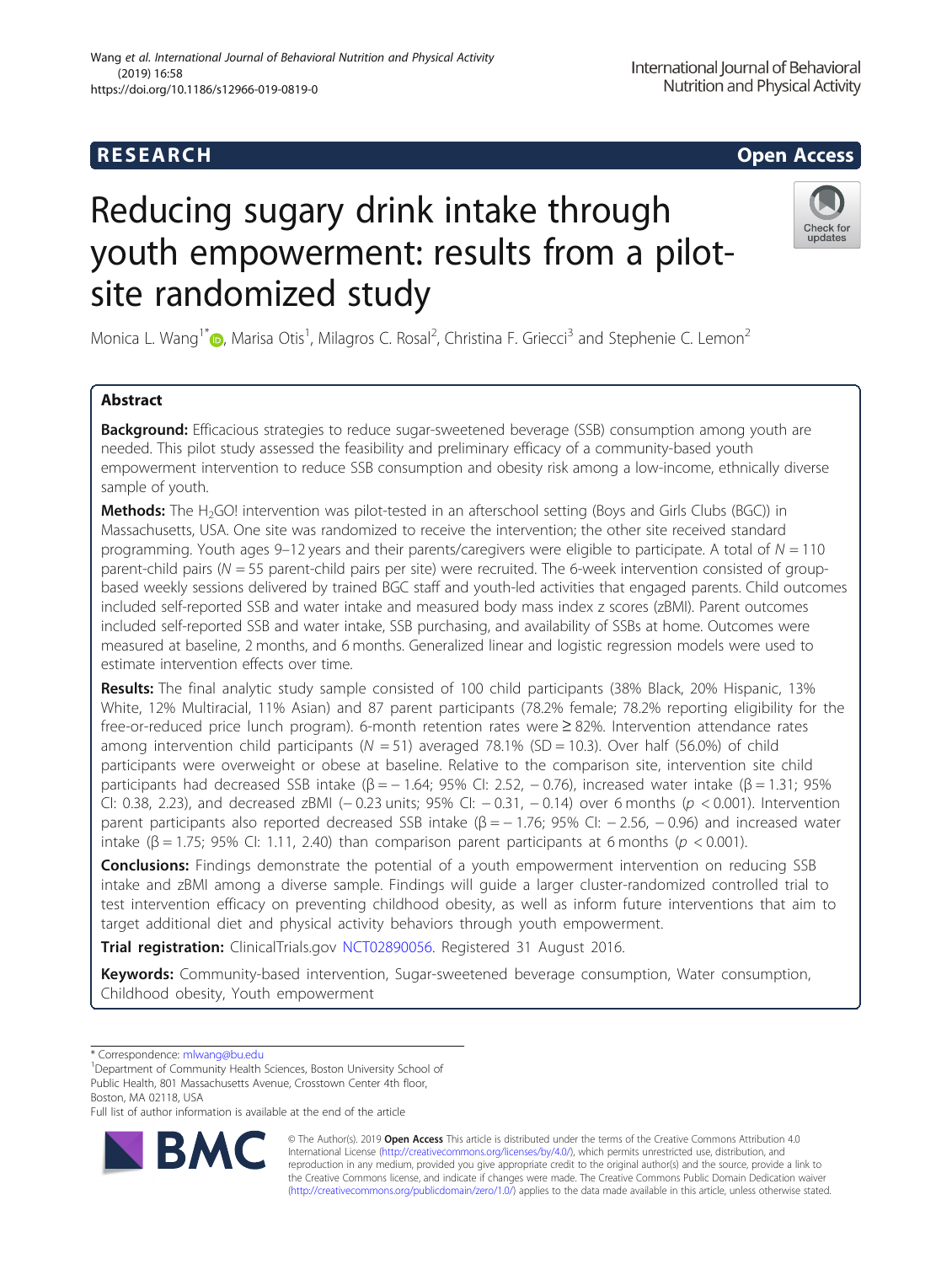# Background

The positive association between sugar-sweetened beverage (SSB) consumption and childhood obesity is wellestablished  $[1-8]$  $[1-8]$  $[1-8]$ . SSBs are a primary source of added sugars [\[6](#page-10-0)] and a leading source of nutrient poor energy [[9](#page-10-0)–[11\]](#page-10-0) in children's diet [[12\]](#page-10-0). Despite recent declines, SSB consumption among early and pre-adolescent youth in the U.S. remain high. Nearly two thirds (63.5%) of youth ages 6–11 years consumed 1 or more SSBs on a given day in  $2013-2014$  [[13\]](#page-10-0). The average caloric intake from SSBs among 6–11 year old youth is 133 kcal/day among boys and 104 kcal/day among girls [[14\]](#page-10-0), with considerably higher SSB intake among low-income and ethnic minority (Hispanic and non-Hispanic Black) youth [[13](#page-10-0)–[17](#page-10-0)]. Low-income youth are also more likely to be heavy SSB consumers (≥500 kcals/day) than higher-income youth [\[17](#page-10-0), [18\]](#page-10-0). Thus, decreasing SSB intake is a critical dietary target for obesity prevention, particularly among low-income and racial/ethnic minority youth who are at high obesity risk [\[1](#page-9-0)–[3](#page-9-0), [19](#page-10-0), [20](#page-10-0)].

Empowerment-based approaches hold potential for catalyzing positive dietary behavior change by helping youth develop an ecological understanding of health and health behaviors and identify strategies for change that are meaningful and relevant in the context of their lived experience [[21](#page-10-0)–[26](#page-10-0)]. Empowerment approaches are also consistent with the developmental stage of early and pre-adolescents who are beginning to foster the development of their autonomy as it relates to decision-making about health-related issues [[27](#page-10-0)]. Storytelling, or narratives, is a developmentallyappropriate strategy that can empower youth in behavior change [\[28\]](#page-10-0) and may be particularly engaging for youth and families of color [[22](#page-10-0), [29](#page-10-0), [30\]](#page-10-0). Youth-produced narratives and messages may also serve as a strategy to engage parents (important partners in child dietary interventions) in health intervention contexts [[31](#page-10-0), [32](#page-10-0)]. No studies to our knowledge have tested a youth empowerment approach to reduce SSB consumption among early and pre-adolescent youth.

To pilot a novel approach to reduce SSB consumption through youth-produced narratives as a strategy to facilitate empowerment and engage parents in intervention messages, we partnered with the Boys and Girls Clubs of America (BGCs), a national system of afterschool care for school-aged youth that reaches large segments of low-income and ethnically diverse youth populations. Using a pilot site-randomized controlled trial, we aim to assess the feasibility and efficacy of a community-based behavioral intervention (delivered through BGC sites) targeting SSB and water consumption among early and pre-adolescent youth (ages 9–12 years) and their parents/caregivers. We hypothesize that both child and parent intervention participants will demonstrate reduced

SSB intake and increased water intake compared to comparison participants at 2 and 6 months follow-up.

#### Methods

# Theoretical foundation

The development of the intervention for our pilot study was informed by the Social Cognitive Theory (SCT) [\[33](#page-10-0), [34](#page-10-0)] and the Social-Ecological Model [\[35](#page-10-0), [36](#page-10-0)]. Intervention activities were designed to target key SCT constructs (e.g., knowledge, self-efficacy, outcome expectations, perceived social norms, and behavioral capabilities) [[37\]](#page-10-0) related to SSB and water consumption and guide youth in youth-led activities (e.g., development of youth-produced narratives featuring target intervention messages, engaging parents via parent-child activities) as previously described [\[38](#page-10-0)]. The objectives of the youth-led activities were to provide opportunities for youth to engage and expose parents to intervention messages and to catalyze family change with the ultimate goal of driving increased parental support for targeted behaviors through modeling (reducing SSB intake) and shaping the home environment (limiting availability of SSBs at home).

# Study setting and population

The BGC is a national organization that provides affordable after-school programs for a large population (4.3 million annually) of school-aged youth (29% White, 27% Black, 24% Latino) from predominantly low socioeconomic backgrounds through over 4,300 sites nationwide [[39\]](#page-10-0). Given the organization's commitment to empowering youth to lead healthy lifestyles, BGCs were identified as an ideal intervention delivery setting. Two BGC sites (Worcester and Lowell) in Massachusetts, USA, selected for comparability in enrollment size and ethnic composition, participated in this pilot trial.

Parent-child pairs were recruited in-person by study staff from BGC sites using the following child inclusion criteria: ages 9–12 years; current member at the BGC study site; able to understand and communicate in English; able and willing to provide consent; parental/caregiver permission to participate; and no medical condition that limits ability to change beverage consumption behaviors; and *parental/caregiver inclusion* criteria: parent/caregiver to a BGC child member; 18 years or older; able to understand and communicate in English; able and willing to provide consent; and no medical condition that limits ability to change beverage consumption behaviors. Interested participants were screened for eligibility and consent and assent were completed for those eligible. Participants were recruited in waves from September–October 2016 and followed up through April 2017. Additional details on the screening and recruitment process have been published previously [\[38](#page-10-0)].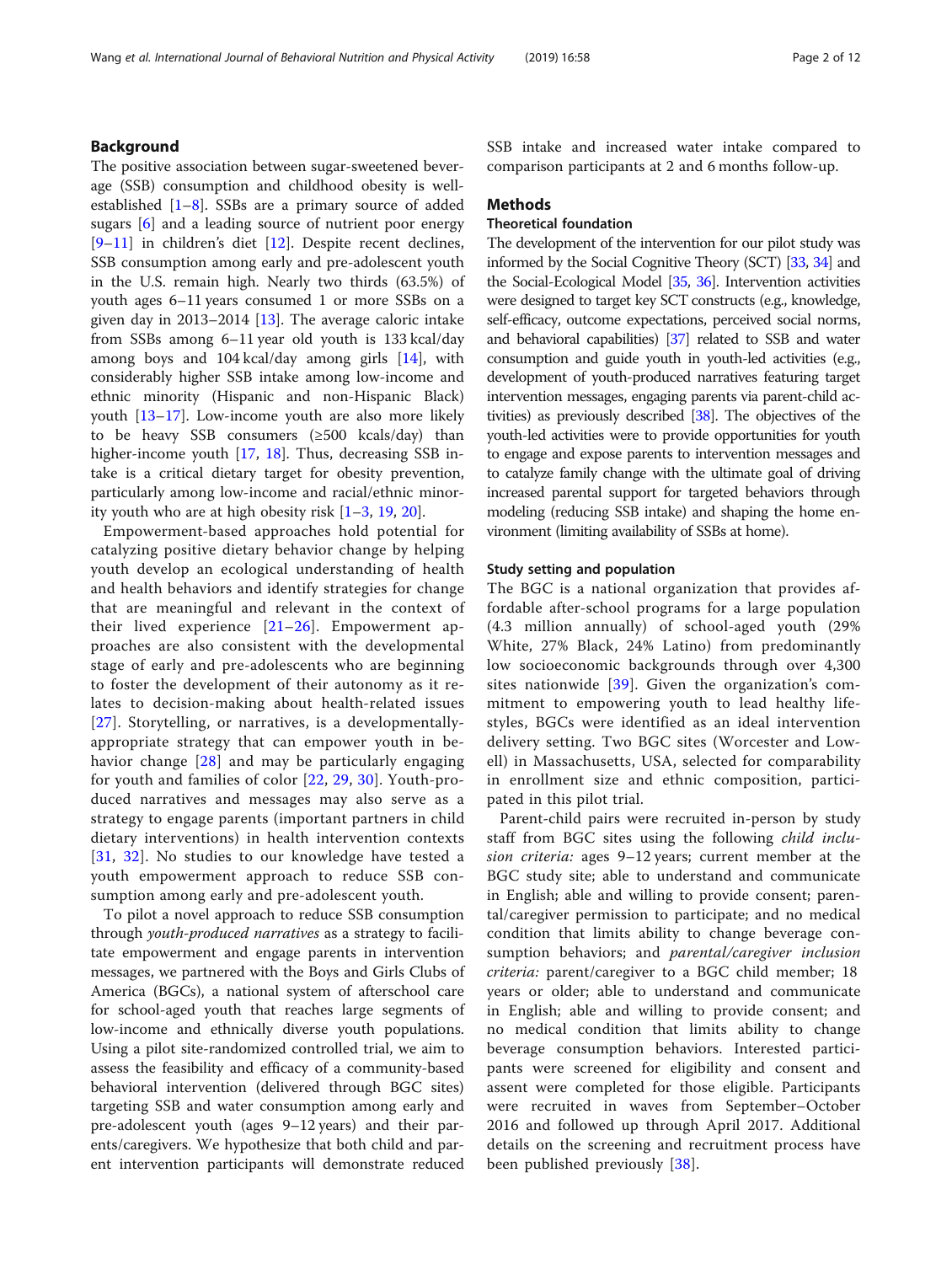# Intervention development

The  $H_2$ GO! intervention was designed to limit SSB intake (recommended guideline of 0 SSBs/day) and promote replacing SSBs with water (recommended guideline of 5–8 cups/day) among 9–12 year old youth and their parents. Intervention materials, strategies, format, and content were first pre-tested among a sample of parent-child pairs ( $N = 12$ ) and staff members ( $N = 3$ ) at a local BGC site (Lawrence, MA). The intervention was finalized based on youth, parent, and staff feedback and study staff observations on intervention feasibility, acceptability, and engagement. In preparation for intervention implementation, BGC staff received 5 h of training, led by the study principal investigator, which covered curriculum and protocols for each intervention session through a detailed intervention manual. BGC staff practiced protocol implementation, engaged in role play, and received feedback during mock sessions.

# Intervention components

The finalized 6-week intervention consisted of 12 groupbased weekly sessions (1-h sessions twice a week) delivered by trained BGC program staff to BGC child study participants in the BGC setting during regular BGC hours (after-school on weekdays) and a culminating BGC open house event in which all BGC youth and parent members (including non-study participants) were invited to attend (Additional file [1\)](#page-9-0). Intervention activities consisted of three main components:

- 1 BGC staff-led health sessions for youth. BGC staff trained in intervention delivery targeted youth knowledge, attitudes, and skills such as self-monitoring, goal-setting, and problem-solving related to SSB and water intake.
- 2 BGC staff-led narrative sessions for youth. BGC staff guided youth to produce narratives featuring behavioral messages on SSB and water intake.

Narrative materials consisted of youth's own stories and messages (building upon their lived experiences) and were developed by youth through a variety of mediums (print, audio, and video). Each week's health session was followed by a subsequent narrative session reinforcing the same topic (see Table 1).

3 Youth-led activities empowering youth as change agents. Youth engaged parents by teaching parents knowledge and skills learned through weekly parent-child take-home activities and sharing of narrative materials produced, culminating in a youth-led BGC community open house event that included a display of narrative materials and youth-led taste tests of non-sweetened beverages. Parental exposure and participation in the study thus consisted of interacting with their children through take-home activities and attending the community open house event.

Child participants received a reusable water bottle and a pictorial intervention booklet developed by the research team which included 45 pages of intervention activity worksheets, parent-child take-home activities, fun facts and quizzes, and water and SSB consumption tracking sheets. Activity worksheets were completed by participants during intervention sessions, and parentchild take-home activities were completed following each session. Sample session topics and activities are summarized in Table 1. Additional details on intervention strategies and intervention session activities have been previously described [\[38](#page-10-0)].

#### Study design

A pilot site-randomized controlled trial was used to evaluate intervention feasibility and efficacy among two BGC sites (Worcester and Lowell, MA) (Additional files [2](#page-9-0) and [3\)](#page-9-0). One site was randomized to receive the intervention;

Table 1 Sample H<sub>2</sub>GO! intervention session topics and activities

| <b>BGC</b> staff-led                                                         |                                                                      | Youth-led                                                                                                                              |  |
|------------------------------------------------------------------------------|----------------------------------------------------------------------|----------------------------------------------------------------------------------------------------------------------------------------|--|
| Health Sessions                                                              | Narrative Sessions                                                   | Parent-child Activities                                                                                                                |  |
| 1. Water is Good for You!<br>(hydration demonstration)                       | 2. Develop print narratives<br>to promote water intake               | Teach parents information and skills learned<br>through parallel weekly parent-child activities.                                       |  |
| 3. Re-Think Your Drink<br>(blinded taste tests of flavored water)            | 4. Develop print narratives to<br>encourage non-SSB alternatives     |                                                                                                                                        |  |
| 5. Find the Facts (label reading,<br>SSB measuring activity)                 | 6. Develop print narratives to<br>explain how to identify SSBs       | Engage parents in critical dialogues on target behavioral<br>messages through weekly sharing of narratives.                            |  |
| 7. Explore the Corner Store<br>(scavenger hunt of SSBs and non SSBs)         | 8. Develop audio narratives to<br>explain how to identify SSBs       |                                                                                                                                        |  |
| 9. Water, Water, Everywhere<br>(role play skits to find ways to drink water) | 10. Develop video narratives<br>to find opportunities to drink water | Lead and participate in a culminating youth-led BGC community<br>event featuring display of narratives and flavored water taste tests. |  |
| 11. SSB Triggers<br>(role play skits to manage SSB triggers)                 | 12. Develop video narratives<br>to manage SSB triggers               |                                                                                                                                        |  |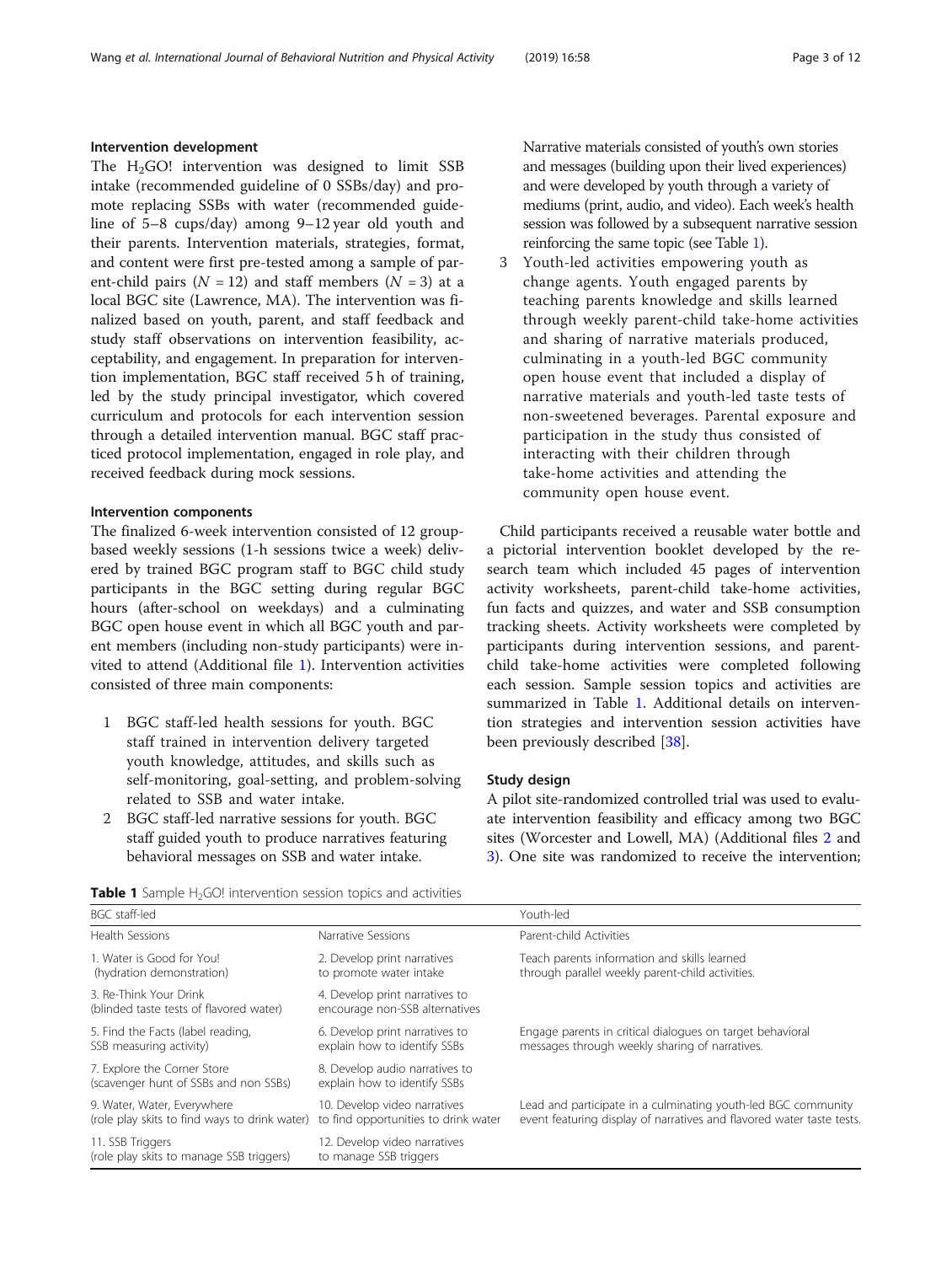the other site engaged in standard BGC programming unrelated to SSB consumption. To maximize feasibility of intervention delivery with respect to availability of space and staff-to-student ratio, the intervention was delivered in waves (approximately 25 child participants per wave to complete the intervention in one reserved classroom setting).

Participants completed study assessments at baseline, 2 and 6 months follow-up. Comparison group participants had study assessments scheduled to match the timing of each intervention wave cycle. The feasibility measures (e.g, fidelity checklist, focus groups questions for children and parents receiving the intervention, and interview guides for staff delivering the intervention) targeted intervention acceptability, implementation, and practicality [\[40\]](#page-10-0) and were developed by the PI (MLW) and co-investigator (MCR) to be tailored for the intervention. Study staff observations, focus groups, and informal interviews were conducted by the PI and study staff post-intervention to evaluate study feasibility and intervention acceptability. BGC staff tracked child intervention session attendance rates and child and parent attendance rates at the culminating open house event. The PI and a study staff completed intervention fidelity checks independently through direct, in-person observation of intervention sessions using a checklist to score completion of intervention activities listed in the intervention manual  $(0 = did not do this activity; 1 = par$ tially completed;  $2 =$  completed) across each of the 12 intervention sessions (range of 7–11 activities per session); intervention fidelity scores were compared and any discrepancies were discussed until an agreement was reached between the two raters. Study protocol and procedures were approved by the Boston University Medical Center Institutional Review Board (protocol ID: H-34445).

# Measures

Child consumption of SSBs and water were assessed using items adapted from the Youth Risk Behavior Surveillance (YRBS) survey [[41](#page-10-0)] and a validated youth food-frequency questionnaire [[42\]](#page-10-0). The 2011 YRBS asked for the frequency (number of times) that youth drank regular soda over the past 7 days but did not ask youth to report average number of servings per day and did not include items on water consumption or other types of sugar-sweetened beverages. Using other beverage categories seen in Youth Adolescent Food Frequency Questionnaire [[42\]](#page-10-0) (water, other types of sugary drinks such as fruit punch, fruit drinks), youth were asked to report the number of servings of regular soda, other sugar-sweetened beverages (e.g., fruit drinks, fruit punch), and water they consumed on a typical day in the past 7 days.

Child height and weight were measured by staff using portable digital scales and stadiometers. Children were measured in a semi-private setting wearing light clothing (e.g., without shoes and heavy outer layers). Height and weight measurements were used to calculate body mass index (BMI), BMI z scores or zBMI (a measure that allows for comparing children of different ages over time as they grow [[43\]](#page-10-0)), and standard BMI-based weight status categories using the Centers for Disease Control and Prevention age- and sex-specific BMI-based growth trajectories with those at or below the 15th percentile defined as underweight; between the 16th and 84th percentile as healthy weight; between 85th and 94th percentile as overweight; and at or above the 95th percentile as obese [\[44](#page-10-0)].

BMI-related behaviors were assessed using items from the YRBS survey [\[45](#page-10-0)], including: frequency of fast food consumption over the past 7 days; number of servings of fruits and vegetables consumed on a typical day in the past 7 days; number of days engaged in at least 60 min of moderate-to-vigorous physical activity per day over the past 7 days; number of hours of sleep on an average school day; and number of hours of screen time (watching television, playing video/computer games, and using a computer for something unrelated to school work) on an average school day. Child self-efficacy to reduce SSB intake (4-point Likert scale:  $4 =$  strongly agree;  $1 =$  strongly disagree) was assessed using a study survey item. Child sociodemographics assessed included gender, age, and race/ethnicity.

Parent outcomes include parental SSB and water consumption (same items as in the child survey), purchase of SSBs for their family (yes/no), and availability of SSBs at home (yes/no) assessed via self-report surveys. Parent sociodemographics assessed included gender, age, race/ ethnicity, child eligibility for the free-or-reduced priced lunch program (yes/no), highest level of education attained, income level, and employment status.

#### Statistical analysis

Descriptive statistics (frequencies for categorical variables and means and standard deviations for continuous variables) were computed to examine participant baseline characteristics. Baseline comparisons between intervention and control participants were conducted using t-tests for continuous measures and chi-squared tests for categorical measures. Generalized linear and logistic mixed regression models were used to estimate 2-month and 6 month change in outcomes of interest associated with the intervention. Multivariable models controlling for covariates associated with BMI (fruit and vegetable intake, fast food intake, moderate-to-vigorous physical activity, screen time, and sleep) were used to estimate adjusted change in zBMI at 2 and 6 months. Analyses utilized an intent-totreat approach. Data were analyzed using SAS v. 9.3.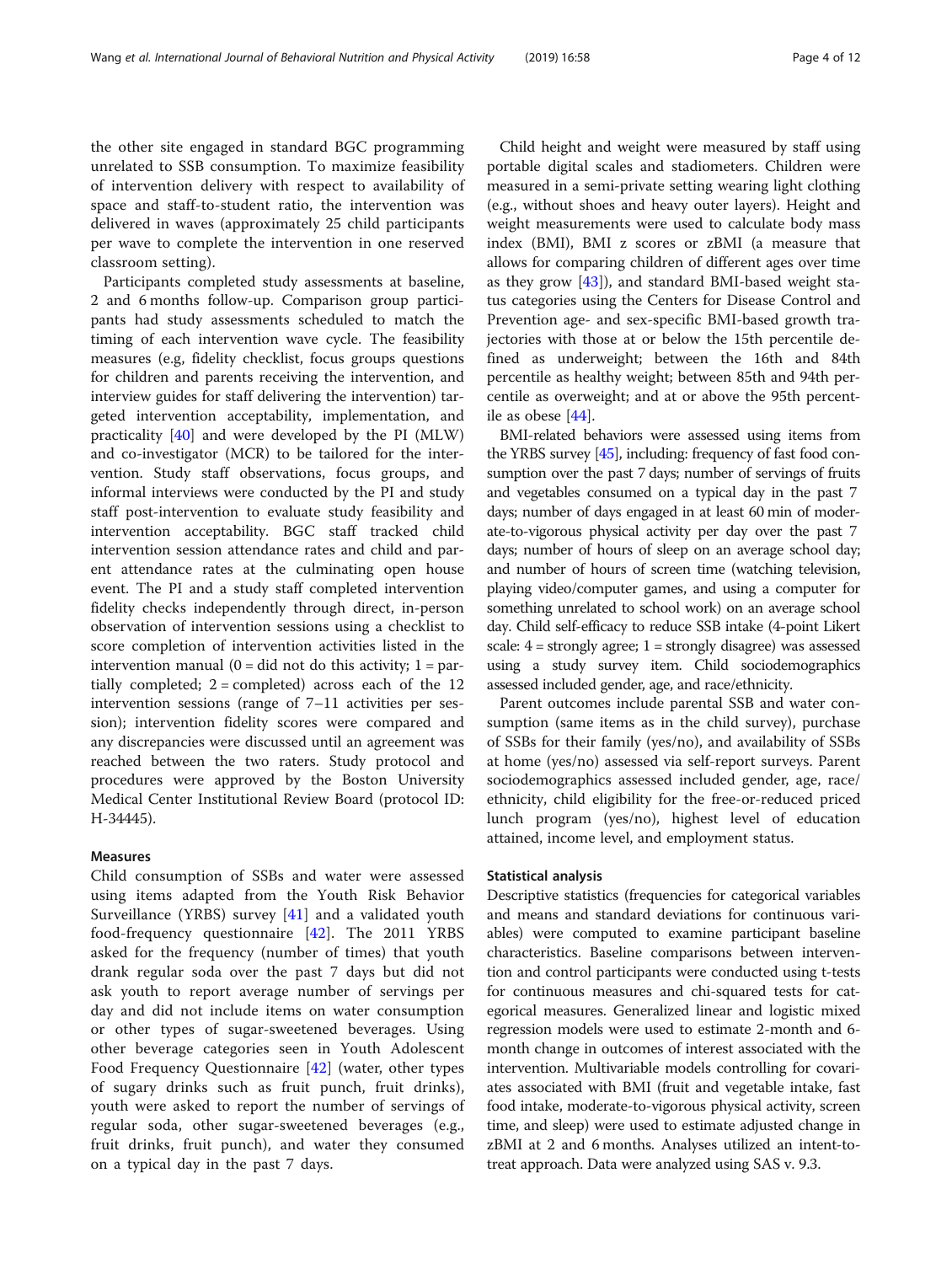# Results

# Study sample

Of the 110 child participants and 97 parent participants  $(N = 55$  parent-child pairs across each of the two study sites) who were initially enrolled, those who did not have at least one follow-up assessment ( $N = 10$  children;  $N =$ 10 parents) were excluded from analyses, resulting in a final analytic sample of 100 child participants and 87 parent participants  $(N = 51$  parent-child pairs in the intervention site and  $N = 49$  parent-child pairs in the comparison site; see Fig. 1). A small number of parent participants had two or more children enrolled in the study, thus accounting for the smaller number of parent vs. child participants.

# Baseline characteristics

Of the 100 child participants (38% Black, 20% Hispanic, 13% White, 12% Multiracial, 11% Asian; 5% Other), slightly less than half (46%) were female. The majority of parent participants were female (78.2%) and reported eligibility for the free-or-reduced priced lunch program (78.2%). Child participants' mean age was  $10.1$  (SD = 1.0) years; parent participants' mean age was  $38.2$  (SD =  $8.0$ ) years. Over half of child participants were overweight (21%) or obese (35%) at baseline. No baseline differences were observed between study sites except for race/ethnicity and gender, with the intervention site having a higher percentage of female child participants (56.9%) than the comparison site (34.7%) and a higher percentage of Black child participants (51.0%) than the comparison site  $(24.5\%)$  ( $p \lt 0.05$ ). On average, children consumed 2.9  $(SD = 2.6)$  servings of SSBs and 5.4  $(SD =$ 2.3) servings of water on a given day. Parents reported an average  $2.1$  (SD = 1.9) servings of SSBs and an average 5.1 (SD = 2.2) servings of water on a given day. Over half of parents reported purchasing SSBs for their family

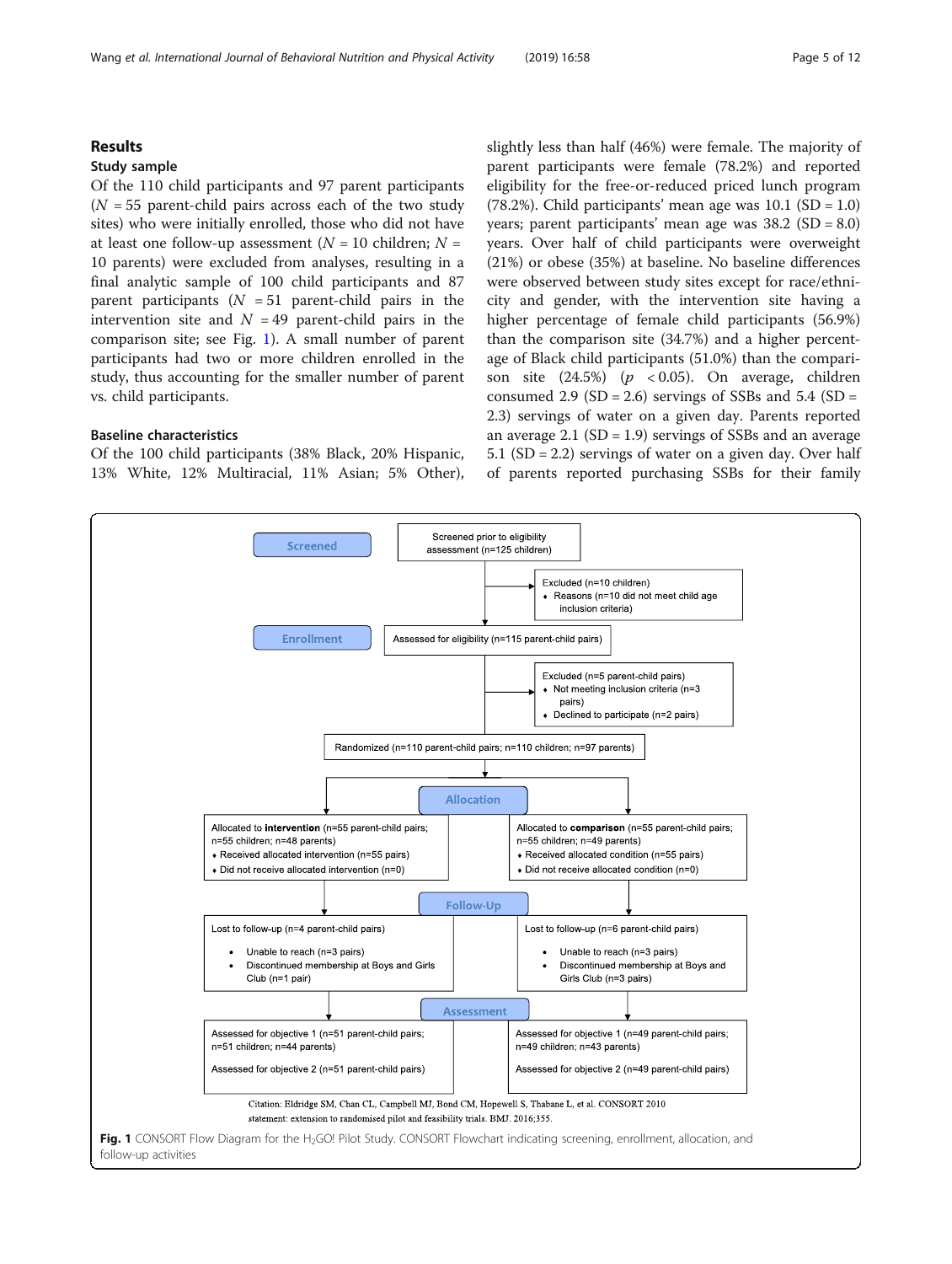(62.1%) and availability of SSBs at home (59.8%). Additional baseline study sample characteristics are presented in Table [2.](#page-6-0)

# Intervention fidelity and exposure

The average fidelity score of intervention delivery was 193 (SD = 5.6) (possible range 0–212 or 91.0%). The mean duration of each intervention session (intended to be 1 h) was 61.1 min  $(SD = 4.4)$ . Intervention attendance rates among child participants averaged 78.1% (SD = 10.3) across the 12 intervention sessions, with 90.5% of child participants and 74.5% of parent participants attending the culminating youth-led BGC open house event. Primary reasons that children missed intervention sessions included conflicting events (e.g., sports games, health appointments) and sick days. The majority of parent participants (70.2%) reported being exposed to at least 2 out of the 3 parental intervention activities (viewing child-produced narratives; completing take-home activities with their child; and attending the BGC open house event).

# Intervention effects

Tables [3](#page-7-0) and [4](#page-8-0) present results from generalized linear and logistic regression mixed models estimating intervention effects associated with 2-month and 6-month change from baseline in outcomes of interest among child and parent participants (difference of the difference over time between intervention and comparison site participants). The  $H_2$ GO! intervention was associated with 6-month reductions in servings of SSBs consumed per day (β =  $-1.64$ ; 95% CI: 2.52,  $-0.76$ ;  $p < 0.001$ ) and 6-month increases in servings of water consumed per day (β = 1.31; 95% CI: 0.38, 2.23;  $p = 0.0063$ ) among child participants relative to comparison site participants. Among parent participants, the intervention was associated with 6-month reductions in SSB consumption ( $β =$ − 1.76; 95% CI: − 2.56, − 0.96; p < 0.001) and increases in water consumption (β = 1.75; 95% CI: 1.11, 2.40;  $p \lt$ 0.001) relative to comparison parent participants. Within-group analyses among intervention parent participants indicated decreased odds of SSB availability in the home environment (OR =  $0.4$ ; 95% CI: 0.2, 0.8) at 2 months and  $(OR = 0.4; 95\% \text{ CI: } 0.2, 0.8)$  at 6 months, though this was not statistically significant in betweengroup analyses.

Improvements in child zBMI at 2 and 6 months were also observed. A two-sample t-test on 6-month change indicated a small zBMI reduction in the intervention site (− 0.05 units; SD = 0.3) vs. the control site (+ 0.19 units; SD = 0.1) (mean difference of 0.24; 95% CI: 0.14–0.34;  $p < 0.001$ ). Our fully adjusted model controlling for child mean fruit and vegetable intake, frequency of fast food intake, moderate-to-vigorous physical activity, screen

time, and sleep indicated that children in the intervention site had a 0.072 unit decrease (95% CI: − 0.11, − 0.035;  $p < 0.001$ ) in zBMI from baseline to 2 months and a 0.22 unit decrease (95% CI: − 0.31, − 0.14; p < 0.001) in zBMI from baseline to 6 months relative to children in the comparison site. No significant intervention effects associated with parental SSB purchasing, SSB availability at home, or other measured child BMI-related behaviors (child fruit, vegetable, and fast food intake, physical activity, screen time, or sleep) from baseline to 6 months were observed.

#### Feasibility and acceptability

Recruitment rates of study participants were high (> 95% across both study sites). 6-month retention rates ranged from 82.0–94.4% among child and parent participants. BGC staff  $(N = 3)$  and children reported a high enthusiasm and satisfaction with the intervention. With respect to their experiences with delivering the intervention, one staff member commented, "It's refreshing to see youth get excited about health curriculum. This program does it in a way that gets them actively involved through hands-on activities, empowers them to ask questions, and encourages them to be creative. I love seeing them have fun with it!" Another staff member described the intervention manual as "very straightforward and easy to follow...each session built on the one prior so it allowed for scaffolding and honing in one specific dietary message. At the same time, the activities encourage co-learning and youth leadership skills." The majority (84.3%) of child participants reporting they would refer the intervention to a friend and 76.5% who reported they would participate in a similar intervention targeting a different dietary behavior. Over half of child participants (54.9%) requested reenrollment in the intervention if offered in the future.

Staff from the pre-testing site reported continuing to implement the intervention independently and without additional study resources, explaining that "this kind of program fits very well within our existing Healthy Habits program and uses existing BGC resources and equipment." Informal interviews with BGC staff indicated that the intervention requires 1 BGC staff member to receive training and to deliver the program, with additional staff members or BGC volunteers (as available) welcome to assist in delivering the intervention. The total approximate program cost was \$1,935 for one wave or cycle of the intervention or \$70.36 per child. Program costs included intervention materials needed to deliver the intervention (e.g., printed intervention manuals and booklets, reusable cups and pitchers, reusable water bottles, assorted beverages and supplies for taste testing and demonstration activities, measuring cups and spoons, arts and craft supplies, and audio/visual equipment) as well as honorarium to BGC sites to recognize staff time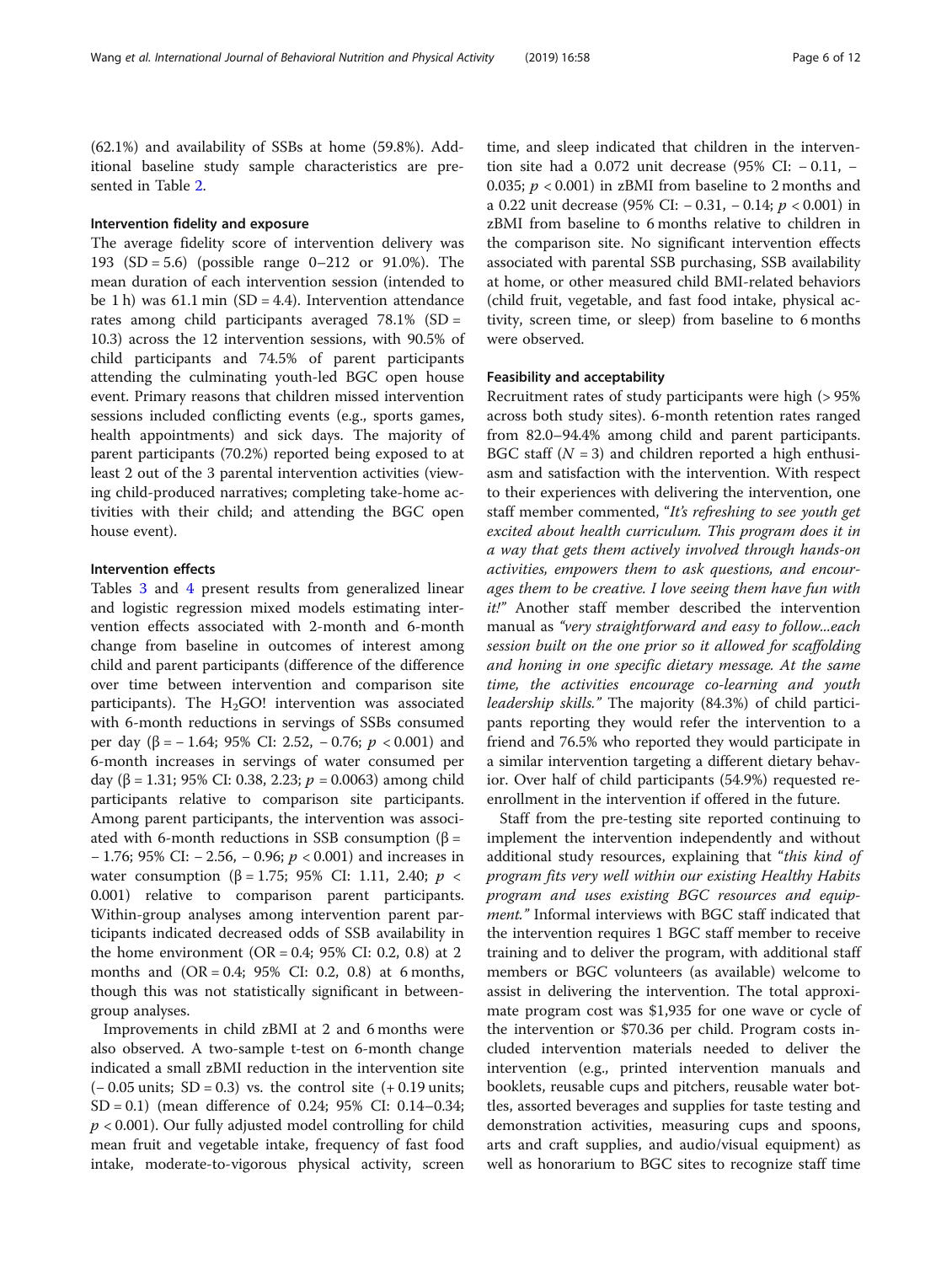<span id="page-6-0"></span>Wang et al. International Journal of Behavioral Nutrition and Physical Activity (2019) 16:58 Page 7 of 12

**Table 2** Baseline characteristics of  $N = 100$  parent-child pairs ( $N = 100$  children and  $N = 87$  parents) participating in the H<sub>2</sub>GO! pilot study (2016–2017)\*

| Child Baseline Characteristics       | Intervention ( $N = 51$ ) | Comparison ( $N = 49$ ) | Total $(N = 100)$ | $p$ -value      |
|--------------------------------------|---------------------------|-------------------------|-------------------|-----------------|
| Gender                               |                           |                         |                   |                 |
| Female                               | 29 (56.9%)                | 17 (34.7%)              | 46 (46.0%)        | 0.026           |
| Age (years)                          | 10.0(1.1)                 | 10.2(1.0)               | 10.1(1.0)         | 0.48            |
| Race                                 |                           |                         |                   | 0.0012          |
| White                                | 4 (7.8%)                  | 9 (18.4%)               | 13 (13.0%)        |                 |
| Black                                | 26 (51.0%)                | 12 (24.5%)              | 38 (38.0%)        |                 |
| Hispanic/Latino                      | 12 (23.5%)                | 8 (16.3%)               | 20 (20.0%)        |                 |
| Asian                                | $0(0.0\%)$                | 11 (22.4%)              | 11 (11.0%)        |                 |
| Multiracial                          | 7 (13.7%)                 | 5 (10.2%)               | 12 (12.0%)        |                 |
| Other                                | $1(2.0\%)$                | 4 (8.12%)               | 5 (5.0%)          |                 |
| $N = 1$ missing                      |                           |                         |                   |                 |
| Weight Status                        |                           |                         |                   | 0.52            |
| Underweight                          | $2(3.9\%)$                | $3(6.1\%)$              | 5 (5.0%)          |                 |
| Healthy weight                       | 17 (33.3%)                | 22 (44.9%)              | 39 (39.0%)        |                 |
| Overweight                           | 13 (25.5%)                | 8 (16.3%)               | 21 (21.0%)        |                 |
| Obese                                | 19 (37.3%)                | 16 (32.6%)              | 35 (35.0%)        |                 |
| zBMI                                 | 1.1(1.0)                  | 1.0(1.1)                | 1.0(1.0)          | 0.39            |
| Child Behavior                       |                           |                         |                   |                 |
| Child SSB consumption (servings/day) | 3.0(2.7)                  | 2.8(2.4)                | 2.9(2.6)          | 0.66            |
| Child water consumption (cups/day)   | 5.3(2.2)                  | 5.5(2.3)                | 5.4(2.3)          | 0.73            |
| Parent Baseline Characteristics      | Intervention $N = 44$     | Comparison $N = 43$     | Overall $N = 87$  | <i>p</i> -value |
| Gender                               |                           |                         |                   | 0.39            |
| Female                               | 36 (81.8%)                | 32 (74.4%)              | 68 (78.2%)        |                 |
| Age (years)                          | 38.2 (7.5)                | 38.1 (8.3)              | 38.2 (8.0)        | 0.95            |
| Race                                 |                           |                         |                   | 0.01            |
| White                                | 5 (11.4%)                 | 4 (9.3%)                | 9 (10.3%)         |                 |
| Black                                | 17 (38.6%)                | 9 (20.9%)               | 26 (29.9%)        |                 |
| Hispanic/Latino                      | 19 (43.2%)                | 14 (32.6%)              | 33 (37.9%)        |                 |
| Asian                                | $1(2.3\%)$                | 12 (27.9%)              | 13 (14.9%)        |                 |
| Multiracial/Other                    | $2(4.6\%)$                | 4 (9.3%)                | $6(6.9\%)$        |                 |
| Annual Income                        |                           |                         |                   | 0.99            |
| $<$ \$30,000                         | 22 (50.0%)                | 21 (48.8%)              | 43 (49.4%)        |                 |
| \$30,000-49,999                      | 13 (29.6%)                | 12 (27.9%)              | 25 (28.7%)        |                 |
| $\ge$ \$50,000                       | 8 (18.2%)                 | 9 (20.9%)               | 17 (19.5%)        |                 |
| $N = 3$ missing                      |                           |                         |                   |                 |
| Education                            |                           |                         |                   | 0.22            |
| ≤ High school degree                 | 14 (31.8%)                | 20 (46.51%)             | 34 (39.1%)        |                 |
| Some college                         | 15 (34.1%)                | 12 (27.9%)              | 27 (31.0%)        |                 |
| $\geq$ College degree                | 12 (27.3%)                | 11 (25.6%)              | 23 (26.4%)        |                 |
| $N = 3$ missing                      |                           |                         |                   |                 |
| Occupation                           |                           |                         |                   | 0.99            |
| Employed full-time                   | 22 (50.0%)                | 21 (48.8%)              | 43 (49.4%)        |                 |
| Employed part-time                   | 13 (29.6%)                | 12 (27.9%)              | 25 (28.7%)        |                 |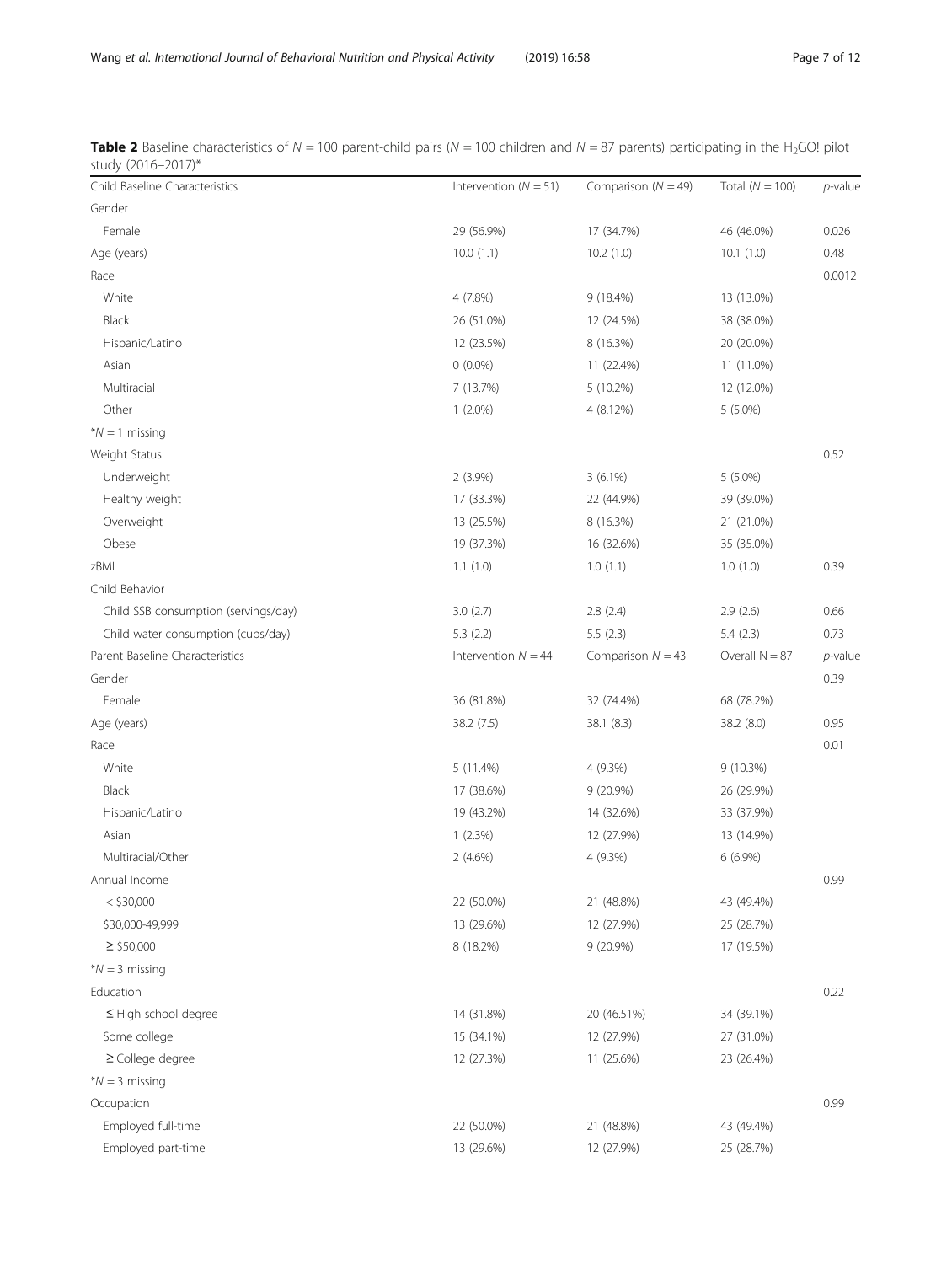| Other (disabled, retired, unemployed, homemaker)                | 8 (18.2%)  | $9(20.9\%)$ | 17 (19.5%) |      |
|-----------------------------------------------------------------|------------|-------------|------------|------|
| $N = 2$ missing                                                 |            |             |            |      |
| Household eligible for the free-and-reduced-price lunch program | 34 (77.3%) | 34 (79.1%)  | 68 (78.2%) | 0.34 |
| Parent Behavior                                                 |            |             |            |      |
| Purchase SSBs for family                                        | 28 (63.6%) | 26 (60.5%)  | 54 (62.1%) | 0.31 |
| Parent SSB consumption (servings/day)                           | 2.5(2.2)   | 1.7(1.5)    | 2.1(1.9)   | 0.06 |
| Parent water consumption (cups/day)                             | 5.1(2.0)   | 5.0(2.4)    | 5.1(2.2)   | 0.96 |
| Home Environment                                                |            |             |            |      |
| SSBs available at home                                          | 28 (63.6%) | 24 (55.8%)  | 52 (59.8%) | 0.46 |

<span id="page-7-0"></span>**Table 2** Baseline characteristics of  $N = 100$  parent-child pairs ( $N = 100$  children and  $N = 87$  parents) participating in the H<sub>2</sub>GO! pilot study (2016–2017)\* (Continued)

\*p-values are from t-tests for continuous measures and chi-squared tests for categorical and binary measures

and effort to receive training and to deliver the program (\$1000/staff member per intervention wave).

# **Discussion**

Our pilot  $H_2$ GO! intervention demonstrated feasibility and preliminary evidence of reducing SSB consumption and zBMI among a low-income, ethnically diverse sample of youth ages 9–12 years and their parents through BGCs, a setting that has national reach and infrastructure to support the  $H_2$ GO! intervention. In our study, both children and parent participants had high baseline SSB consumption, averaging 2.9 servings per day among youth and 2.1 servings per day among parents. These rates exceed national recommendations and are consistent with national estimates documenting high SSB consumption among low-income and ethnic minority populations in the U.S. [[13,](#page-10-0) [14\]](#page-10-0). Results from our pilot study indicated promising findings of a singletarget youth empowerment intervention on reducing child and parental SSB intake, increasing child and parental water intake, and reducing child zBMI over the 6 month study period.

Improvements in beverage intake and zBMI observed in our study are consistent with prior studies of

SSB interventions that have demonstrated reductions in SSB consumption and weight gain among youth over time [[46](#page-10-0)–[48\]](#page-10-0). Randomized trials of SSB interventions among youth, though few, have been associated with reduced zBMI growth and decreased prevalence of overweight among samples inclusive of healthy weight children [\[48,](#page-10-0) [49\]](#page-10-0), as well as better weight control among overweight or obese youth [\[47,](#page-10-0) [50](#page-10-0), [51](#page-11-0)]. However, prior SSB interventions have been limited by small sample sizes  $[46]$  $[46]$ , inadequate representation of ethnic minorities [[49](#page-10-0)], and lack of intervention sustainability and scalability (e.g., home deliveries of beverages, random assignment to receive beverages in schools)  $[46-48]$  $[46-48]$  $[46-48]$  $[46-48]$ . Our pilot  $H_2$ GO! intervention shows promise in addressing these gaps by successfully engaging youth in changing their SSB consumption behaviors through a community-based intervention designed for delivery and dissemination through the BGC setting.

Notably, our pilot study demonstrated improvements in child zBMI with a single-target dietary focus (SSB consumption). Though most successful childhood obesity prevention interventions are multicomponent and target multiple behaviors [[52](#page-11-0)–[54](#page-11-0)], studies including our

Table 3 Results from generalized linear mixed effects regression models examining change in outcomes over time associated with the H<sub>2</sub>GO intervention among child participants ( $N = 100$ )

| Child Outcomes                  | Unadiusted                                          |                |                                                     |                  | Adjusted <sup>a</sup>                               |               |                                                     |               |
|---------------------------------|-----------------------------------------------------|----------------|-----------------------------------------------------|------------------|-----------------------------------------------------|---------------|-----------------------------------------------------|---------------|
|                                 | Intervention effect 2-month<br>change from baseline |                | Intervention effect 6-month<br>change from baseline |                  | Intervention effect 2-month<br>change from baseline |               | Intervention effect 6-month<br>change from baseline |               |
|                                 | Diff (95% CL)                                       | $D^-$<br>value | Diff (95% CL)                                       | $D^-$<br>value   | Diff (95% CL)                                       | $p-$<br>value | Diff (95% CL)                                       | $p-$<br>value |
| SSB intake (servings/day)       | $-0.97*$ (-1.75, -0.20)                             | 0.014          | $-1.64^{\circ}$ (-2.52,<br>$-0.76$                  | 0.001            |                                                     |               |                                                     |               |
| Water intake (cups/day)         | $1.23b$ (0.42, 2.05)                                | 0.0035         | $1.31b$ (0.38, 2.23)                                | 0.0063           |                                                     |               |                                                     |               |
| zBMI                            | $-0.080^{b}$ (-0.13,<br>$-0.033$                    | 0.0010         | $-0.23^b$ (-0.31, -<br>0.14)                        | $\,<\,$<br>0.001 | $-0.072^b$ (-0.11,<br>$-0.035$                      | ✓<br>0.001    | $-0.22^{\rm b}$ (-0.31, -<br>0.14)                  | 0.001         |
| Self-efficacy to reduce<br>SSBs | $0.69^b$ (0.061, 1.32)                              | 0.032          | $0.50$ ( $-0.24$ , 1.24)                            | 0.18             |                                                     |               |                                                     |               |

adjusted for BMI covariates (child fruit and vegetable consumption, fast food consumption, moderate-to-vigorous physical activity, screen time, and sleep)<br>b<sub>< 0.05</sub>  $^{\rm b}\rm < 0.05$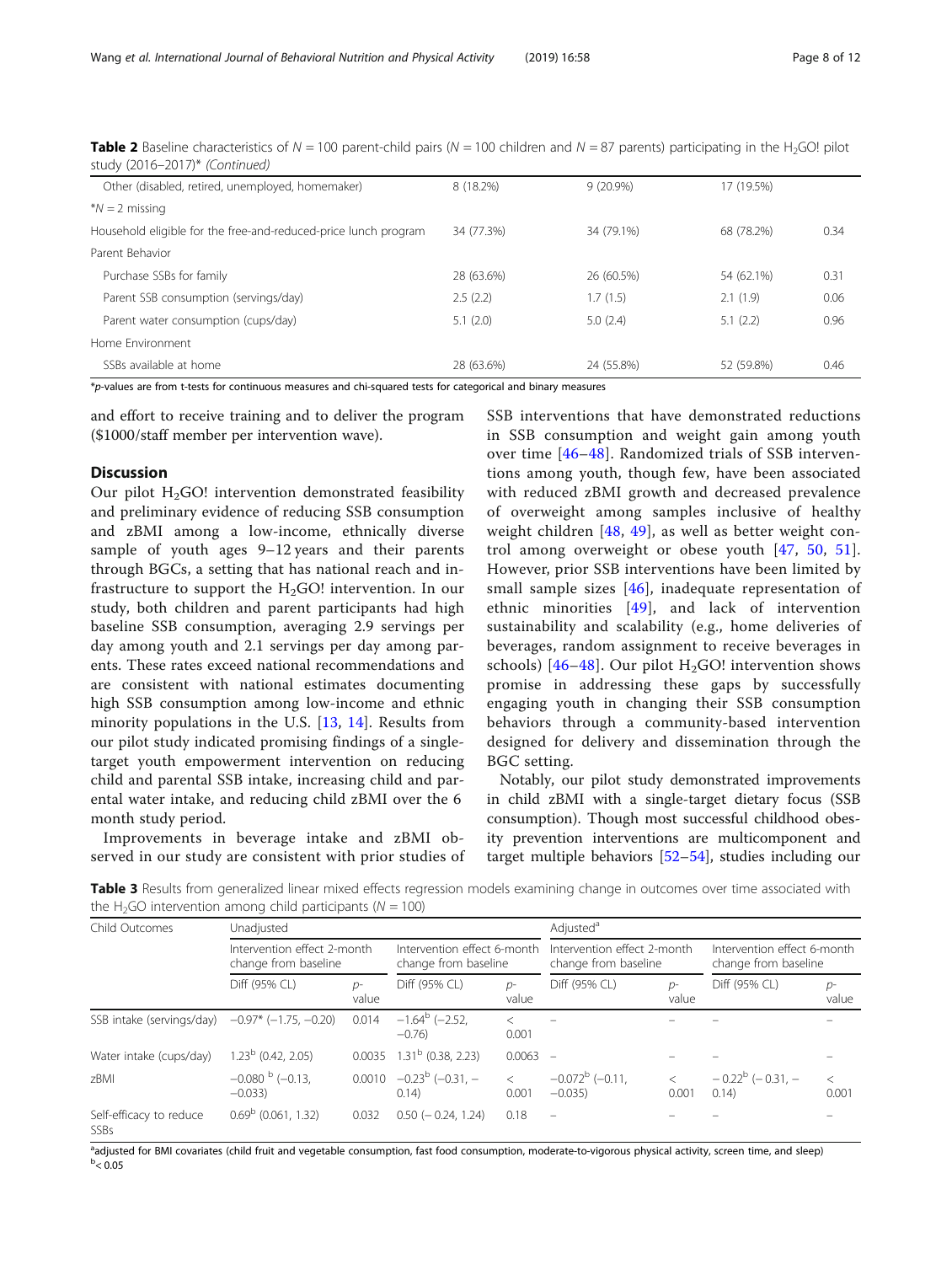|                           | Intervention Effect 2-Month Change from Baseline |            | Intervention Effect 6-Month Change from Baseline |            |  |
|---------------------------|--------------------------------------------------|------------|--------------------------------------------------|------------|--|
| Parent Outcomes           | Diff (95% CL)                                    | $p$ -value | Diff (95% CL)                                    | $p$ -value |  |
| SSB intake (servings/day) | $-1.67$ <sup>a</sup> (-2.31, -1.03)              | < 0.001    | $-1.76$ <sup>a</sup> (-2.56, -0.96)              | < 0.001    |  |
| Water intake (cups/day)   | $1.43a$ (0.91, 1.94)                             | < 0.001    | $1.75a$ (1.11, 2.40)                             | < 0.001    |  |
|                           | OR (95% CI)                                      | $p$ -value | OR (95% CI)                                      | $p$ -value |  |
| Purchase SSBs for family  | 1.10(0.46, 2.62)                                 | 0.83       | 0.91(0.38, 2.19)                                 | 0.83       |  |
| SSBs available at home    | 0.60(0.25, 1.41)                                 | 0.24       | 0.55(0.23, 1.30)                                 | 0.17       |  |

<span id="page-8-0"></span>Table 4 Results from generalized linear and logistic mixed effects regression models examining change in outcomes over time associated with the H<sub>2</sub>GO intervention among parent participants ( $N = 87$ )

 $a$  < 0.05

own demonstrate that diet is a complex, multidimensional behavior that requires substantial skills and resources to support change [[55](#page-11-0), [56](#page-11-0)]. Single-target interventions may be a more feasible approach to engage vulnerable (low-income and ethnic minority) families and provide motivation (i.e., serve as a catalyst or a gateway) to make additional behavior changes [\[57](#page-11-0)–[60\]](#page-11-0), though further evidence of such approaches are needed. Among adults, a randomized behavioral trial solely targeting SSB intake demonstrated decreased SSB intake, BMI [\[61](#page-11-0)], and additional spontaneous dietary improvements [\[57](#page-11-0)], highlighting the potential of SSB interventions as a catalyst to support more comprehensive intervention efforts. Findings from our study support calls for strategies needed to reduce SSB consumption as a critical dietary target for childhood obesity prevention, particularly among low-income and ethnic minority youth who have high SSB con-sumption and are at higher obesity risk [\[14,](#page-10-0) [62\]](#page-11-0).

A distinguishing feature of the  $H_2$ GO! intervention is the focus on empowering youth to reduce SSB consumption. Unlike traditional didactic approaches, youth empowerment-based interventions recognize the importance of youth having ownership in their decisions as well as acknowledge them as experts of their own unique experiences [[21](#page-10-0), [22](#page-10-0)]. Cultivating youth narratives or stories is one empowerment strategy that may facilitate health behavior change among ethnic minority youth [[22,](#page-10-0) [28](#page-10-0), [31,](#page-10-0) [32](#page-10-0)]. Specifically, guiding and supporting youth to create their own narratives engages participants in a transformative process by recognizing knowledge embedded within their personal stories; such participatory processes facilitate elaborate message processing and may be particularly engaging for marginalized populations, including youth of color [[22](#page-10-0), [29](#page-10-0), [30](#page-10-0), [63,](#page-11-0) [64\]](#page-11-0). Our study is the first, to our knowledge, to guide youth in designing their own narratives to be delivered to their parents within the context of a SSB intervention. This type of participatory process may have facilitated increased youth engagement, enhanced intervention uptake, and ultimately improved outcomes observed in our pilot study. However, additional studies that test youth

narratives within the context of SSB and obesity-related interventions are needed to establish the key components and strategies that facilitate behavior change among youth.

Pilot study findings provided preliminary evidence of improvements in both child and parental outcomes related to SSB consumption through an intervention that primarily targeted youth. Over the 6-month study period, youth and parental SSB consumption decreased and water intake increased. In particular, the intervention was associated with nearly 2 servings decrease in parental SSB consumption and 2 servings increase in parental water consumption over 6 months. Changes in parental behaviors are important to support and reinforce changes in their children's behaviors through modeling of SSB consumption  $[65-71]$  $[65-71]$  $[65-71]$  and establishing rules around food (e.g., determining which foods and beverages are available and accessible in the home environment, limiting availability of SSBs at home) [[72](#page-11-0)–[75](#page-11-0)]. While the intervention was not significantly associated with parental SSB purchasing or SSB availability at home, within-group analyses indicated intervention site parents were less likely to report availability of SSBs at home at 2 and 6 months. This finding is important given our prior research demonstrating that availability of SSBs at home is a strong predictor of youth SSB consumption, regardless of SSB availability in the school or neighborhood settings [\[76](#page-11-0)]. Overall, our pilot study results demonstrate the potential of engaging youth and parents to support decreased SSB consumption and increased water consumption through a community-based youth empowerment intervention.

# Lessons learned from pilot study

The participatory process of conducting our pilot study and refining our intervention and study protocols in tangent with input from youth, parent, and BGC staff participants generated key takeaways. Notably, we observed higher intervention uptake (e.g., increased youth engagement and attendance) during activities that were youthled, encouraged co-learning, or invited youth to create. BGC staff also recommended that future intervention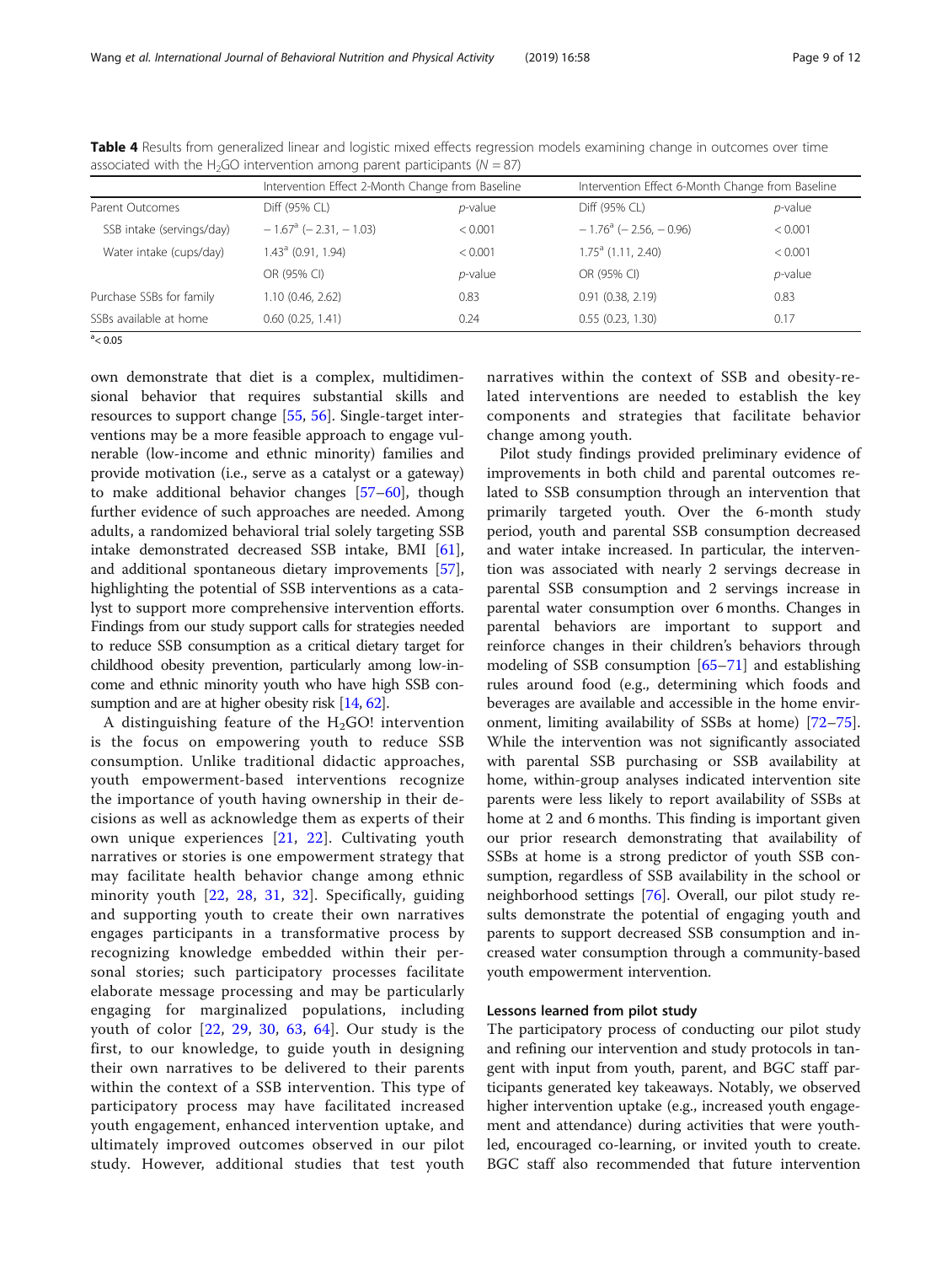<span id="page-9-0"></span>approaches more explicitly recognize youth (particularly those of color) as experts of their own lives to further enhance youth empowerment. The application of a formal youth empowerment theory (e.g., Empowerment Theory) [\[77](#page-11-0)] and measurement of empowerment as a mediator may strengthen the conceptualization, implementation, and evaluation of our intervention for future testing in a larger trial. With respect to retention rates, we observed that parent participants faced challenges in completing in-person study assessments in the BGC setting due to scheduling conflicts and limited time on weekdays. Additional strategies such as collecting multiple contact information from parent participants at baseline, scheduling pre-determined study assessments at dates/times convenient for participants, and providing options for online or phone follow-up assessments may improve retention rates in a community setting.

Study findings should be considered within the context of the following strengths and limitations. Strengths of this pilot study included: comparability of study sites and participants at baseline for a pilot site-randomized trial; rigorous pre-testing and refining of intervention materials and protocols based on input from BGC youth, parents, and staff prior to implementing the pilot study; high intervention fidelity, acceptability, and feasibility; and representation of an ethnically diverse sample of youth. Limitations of the study include the small number of study sites  $(N = 2)$  and participants  $(N = 100)$  parentchild pairs;  $N = 3$  staff), use of survey items vs. 24-h dietary recall assessments to assess SSB and water intake, follow-up limited to 6 months, lack of data on child participant reasons for preferring to re-enroll or not re-enroll if future waves of the intervention were provided, and lack of data on the extent to which intervention fidelity was maintained at the site that continued to deliver the intervention after the study concluded.

# Conclusions

Results from our pilot study indicate preliminary efficacy and feasibility of delivering the  $H_2$ GO! intervention through a community-based afterschool setting. Findings from our study highlight the potential of a communitybased youth empowerment intervention to reduce SSB intake and prevent obesity among early and pre-adolescent youth and merit further testing of intervention efficacy through a larger cluster-randomized controlled trial.

# Additional files

[Additional file 1:](https://doi.org/10.1186/s12966-019-0819-0) TIDieR Checklist. The Template for Intervention Description and Replication (TIDieR) Checklist presents information on the intervention and the location of the information within the main body of the paper. (DOCX 29 kb)

[Additional file 2:](https://doi.org/10.1186/s12966-019-0819-0) CONSORT 2010 checklist. CONSORT 2010 checklist of information to include when reporting a pilot or feasibility trial. (DOCX 41 kb) [Additional file 3:](https://doi.org/10.1186/s12966-019-0819-0) CONSORT 2010 abstract checklist. CONSORT 2010 checklist of information to include when reporting a pilot or feasibility randomized trial in a journal or conference abstract. (DOCX 26 kb)

#### Abbreviations

BGC: Boys and Girls Clubs of America; BMI: Body mass index; SCT: Social Cognitive Theory; SSB: Sugar-sweetened beverages; YRBS: Youth Risk Behavior Surveillance; zBMI: Body mass index z score

#### Acknowledgments

The authors would like to acknowledge staff and study participants at the Boys and Girls Club study sites for their critical input, support and guidance in informing study procedures and materials.

#### Authors' contributions

MW conceived of the study and research question and developed intervention materials. MW and MO drafted the manuscript. MR and SL participated in the design of the study. MR, SL, and CG provided critical revisions for intellectual content. All authors read and approved the final manuscript.

#### Funding

This study was funded by the National Institutes of Health (NIH) National Institute of Diabetes and Digestive and Kidney Diseases (NIDDK) Grant # K01 DK102447 (PI: Wang). The content of this manuscript is solely the responsibility of the authors and do not necessarily represent the views of the NIH.

#### Availability of data and materials

The data that support the findings of this study are available from the corresponding author upon reasonable request.

#### Ethics approval and consent to participate

Study protocol and procedures were approved by the Boston University Medical Center Institutional Review Board. All participants (parent-child pairs) completed three written consent forms (informed child assent to participate, informed parental consent for their child to participate, and informed parental consent to participate as a study participant).

#### Consent for publication

Not applicable

#### Competing interests

The authors declare that they have no competing interests.

#### Author details

<sup>1</sup>Department of Community Health Sciences, Boston University School of Public Health, 801 Massachusetts Avenue, Crosstown Center 4th floor, Boston, MA 02118, USA. <sup>2</sup>Department of Preventive and Behavioral Medicine, University of Massachusetts Medical School, 55 North Lake Avenue, Worcester, MA 01655, USA. <sup>3</sup>Tufts University Friedman School of Nutrition Science and Policy, 150 Harrison Avenue, Boston, MA 02111, USA.

### Received: 8 March 2019 Accepted: 17 July 2019 Published online: 30 July 2019

#### References

- 1. Bleich SN, Vercammen KA. The negative impact of sugar-sweetened beverages on children's health: an update of the literature. BMC Obes. 2018;5(1):6.
- 2. Luger M, Lafontan M, Bes-Rastrollo M, Winzer E, Yumuk V, Farpour-Lambert N. Sugar-sweetened beverages and weight gain in children and adults: a systematic review from 2013 to 2015 and a comparison with previous studies. Obes Facts. 2017;10(6):674–93.
- 3. Scharf RJ, DeBoer MD. Sugar-sweetened beverages and children's health. Annu Rev Public Health. 2016;37:273–93.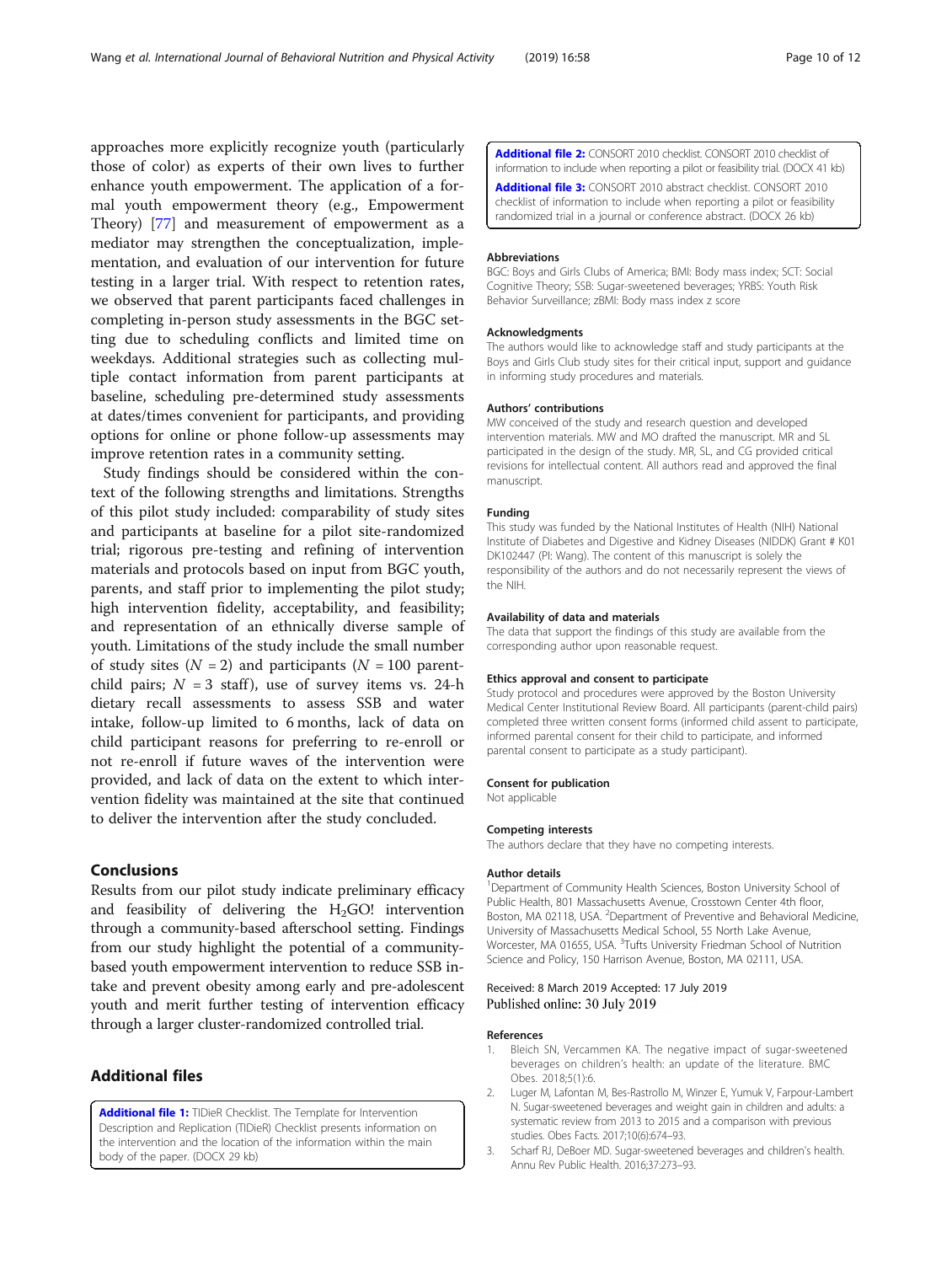- <span id="page-10-0"></span>4. Briefel RR, Wilson A, Cabili C, Hedley DA. Reducing calories and added sugars by improving children's beverage choices. J Acad Nutr Diet. 2013; 113(2):269–75.
- 5. Malik VS, Hu FB. Sugar-sweetened beverages and health: where does the evidence stand? Am J Clin Nutr. 2011;94(5):1161–2.
- 6. Reedy J, Krebs-Smith SM. Dietary sources of energy, solid fats, and added sugars among children and adolescents in the United States. J Am Diet Assoc. 2010;110(10):1477–84.
- 7. Hu FB, Malik VS. Sugar-sweetened beverages and risk of obesity and type 2 diabetes: epidemiologic evidence. Physiol Behav. 2010;100(1):47–54.
- 8. Malik VS, Popkin BM, Bray GA, Despres JP, Hu FB. Sugar-sweetened beverages, obesity, type 2 diabetes mellitus, and cardiovascular disease risk. Circulation. 2010;121(11):1356–64.
- 9. Stroehla BC, Malcoe LH, Velie EM. Dietary sources of nutrients among rural native American and white children. J Am Diet Assoc. 2005;105(12):1908–16.
- 10. Briefel RR, Wilson A, Gleason PM. Consumption of low-nutrient, energydense foods and beverages at school, home, and other locations among school lunch participants and nonparticipants. J Am Diet Assoc. 2009;109(2 Suppl):S79–90.
- 11. Gidding SS, Dennison BA, Birch LL, Daniels SR, Gillman MW, Lichtenstein AH, et al. Dietary recommendations for children and adolescents: a guide for practitioners: consensus statement from the American Heart Association. Circulation. 2005;112(13):2061–75.
- 12. Kit BK, Fakhouri TH, Park S, Nielsen SJ, Ogden CL. Trends in sugarsweetened beverage consumption among youth and adults in the United States: 1999-2010. Am J Clin Nutr. 2013;98(1):180–8.
- 13. Bleich SN, Vercammen KA, Koma JW, Li Z. Trends in beverage consumption among children and adults, 2003–2014. Obesity (Silver Spring). 2018;26(2):432–41.
- 14. Mendez MA, Miles DR, Poti JM, Sotres-Alvarez D, Popkin BM. Persistent disparities over time in the distribution of sugar-sweetened beverage intake among children in the United States. Am J Clin Nutr. 2019; 109(1):79–89.
- 15. Rosinger A, Herrick K, Gahche J, Park S. Sugar-sweetened beverage consumption among U.S. Youth, 2011-2014. NCHS Data Brief. 2017;(271):1–8. <https://www.ncbi.nlm.nih.gov/pubmed/28135184>
- 16. Taveras EM, Gillman MW, Kleinman K, Rich-Edwards JW, Rifas-Shiman SL. Racial/ethnic differences in early-life risk factors for childhood obesity. Pediatrics. 2010;125(4):686–95.
- 17. Dodd AH, Briefel R, Cabili C, Wilson A, Crepinsek MK. Disparities in consumption of sugar-sweetened and other beverages by race/ethnicity and obesity status among United States school children. J Nutr Educ Behav. 2013;45(3):240–9.
- 18. Grimes CA, Riddell LJ, Campbell KJ, Nowson CA. Dietary salt intake, sugar-sweetened beverage consumption, and obesity risk. Pediatrics. 2013;131(1):14–21.
- 19. Hu FB. Resolved: there is sufficient scientific evidence that decreasing sugarsweetened beverage consumption will reduce the prevalence of obesity and obesity-related diseases. Obes Rev. 2013;14(8):606–19.
- 20. Malik VS, Schulze MB, Hu FB. Intake of sugar-sweetened beverages and weight gain: a systematic review. Am J Clin Nutr. 2006;84(2):274–88.
- 21. Martinez LS, Ndulue U, Peréa FC. Nuestro furturo saludable: connecting public health research and community development in partnership to build a healthy environment. Community Dev. 2011;42(2):255–67.
- 22. Sprague Martinez LS, Reich AJ, Flores C, Ndulue UJ, Brugge D, Gute DM, et al. Critical discourse, applied inquiry and public health action with urban middle school students: lessons learned engaging youth in critical servicelearning. J Community Pract. 2017;25(1):68–89.
- 23. Chan B, Carlson M, Trickett B, Earls F. Youth participation: a critical element of research on child well-being. In: Developmental assets and asset-building communities: implications for research, policy, and practice. Boston: Springer; 2003. p. 65–96.
- 24. Geller JS, Dube ET, Cruz GA, Stevens J, Keating BK. Pediatric obesity empowerment model group medical visits (POEM-GMV) as treatment for pediatric obesity in an underserved community. Child Obes. 2015; 11(5):638–46.
- 25. Lewis RK, Lee FA, Brown KK, LoCurto J, Stowell D, Maryman J, et al. Youth empowerment implementation project evaluation results: a program designed to improve the health and well-being of lowincome African-American adolescents. J Prev Interv Community. 2018; 46(1):28–42.
- 26. Hoying J, Melnyk BM. COPE: a pilot study with urban-dwelling minority sixth-grade youth to improve physical activity and mental health outcomes. J Sch Nurs. 2016;32(5):347–56.
- 27. Spear HJ, Kulbok P. Autonomy and adolescence: a concept analysis. Public Health Nurs. 2004;21(2):144–52.
- 28. Wexler L, Gubrium A, Griffin M, DiFulvio G. Promoting positive youth development and highlighting reasons for living in Northwest Alaska through digital storytelling. Health Promot Pract. 2013;14(4):617–23.
- 29. Luque JS, Rivers BM, Gwede CK, Kambon M, Green BL, Meade CD. Barbershop communications on prostate cancer screening using barber health advisers. Am J Mens Health. 2011;5(2):129–39.
- 30. Sprague Martinez L, Bowers E, Reich AJ, Ndulue UJ, Le AA, Peréa FC. Engaging youth of color in applied science education and public health promotion. Int J Sci Educ. 2016;38(4):688–99.
- 31. Rogers EA, Fine SC, Handley MA, Davis HB, Kass J, Schillinger D. Engaging minority youth in diabetes prevention efforts through a participatory, spoken-word social marketing campaign. Am J Health Promot. 2017;31(4):336–9.
- 32. Rushing SNC, Hildebrandt NL, Grimes CJ, Rowsell AJ, Christensen BC, Lambert WE. Healthy & empowered youth: a positive youth development program for native youth. Am J Prev Med. 2017;52(3S3): S263–S7.
- 33. Bandura A. Self-efficacy: the exercise of control. New York: WH Freeman and Company; 1997.
- 34. Bandura A. Human agency in social cognitive theory. Am Psychol. 1989; 44(9):1175–84.
- 35. Bronfenbrenner U. Toward an experimental ecology of humandevelopment. Am Psychol. 1977;32:513–31.
- 36. Bronfenbrenner U. Ecological systems theory. Six theories of child development: revised formulations and current issues. London: Jessica Kingsley Publishers; 1992. p. 187–249.
- 37. Bandura A. Self-efficacy. The exercise of control. New York: Freeman; 1997.
- 38. Wang ML, Lemon SC, Clausen K, Whyte J, Rosal MC. Design and methods for a community-based intervention to reduce sugarsweetened beverage consumption among youth: H2GO! study. BMC Public Health. 2016;16(1):1150.
- 39. Boys & Girls Clubs of America. 2017 Annual Report. Available from: [https://](https://www.bgca.org/about-us/annual-report) [www.bgca.org/about-us/annual-report.](https://www.bgca.org/about-us/annual-report)
- 40. Bowen DJ, Kreuter M, Spring B, Cofta-Woerpel L, Linnan L, Weiner D, et al. How we design feasibility studies. Am J Prev Med. 2009;36(5):452–7.
- 41. Eaton D, Kann L, Kinchen S, Shanklin S, Flint KH, Hawkins J, et al. Youth risk behavior surveillance - United States, 2011. MMWR Surveill Summ. 2012; 61(4):1–162.
- 42. Rockett HR, Breitenbach M, Frazier AL, Witschi J, Wolf AM, Field AE, et al. Validation of a youth/adolescent food frequency questionnaire. Prev Med. 1997;26(6):808–16.
- 43. Force USPST, Barton M. Screening for obesity in children and adolescents: US preventive services task Force recommendation statement. Pediatrics. 2010;125(2):361–7.
- 44. Kuczmarski RJ, Ogden CL, Guo SS, Grummer-Strawn LM, Flegal KM, Mei Z, et al. 2000 CDC growth charts for the United States: methods and development. Vital Health Stat 11. 2002;(246):1–190. [https://www.ncbi.nlm.](https://www.ncbi.nlm.nih.gov/pubmed/12043359) [nih.gov/pubmed/12043359](https://www.ncbi.nlm.nih.gov/pubmed/12043359).
- 45. Kann L, McManus T, Harris WA, Shanklin SL, Flint KH, Hawkins J, et al. Youth risk behavior surveillance - United States, 2015. MMWR Surveill Summ. 2016;65(6):1–174.
- 46. Ebbeling CB, Feldman HA, Osganian SK, Chomitz VR, Ellenbogen SJ, Ludwig DS. Effects of decreasing sugar-sweetened beverage consumption on body weight in adolescents: a randomized, controlled pilot study. Pediatrics. 2006;117(3):673–80.
- 47. Ebbeling CB, Feldman HA, Chomitz VR, Antonelli TA, Gortmaker SL, Osganian SK, et al. A randomized trial of sugar-sweetened beverages and adolescent body weight. N Engl J Med. 2012;367(15):1407–16.
- 48. de Ruyter JC, Olthof MR, Seidell JC, Katan MB. A trial of sugar-free or sugar-sweetened beverages and body weight in children. N Engl J Med. 2012;367(15):1397–406.
- 49. James J, Thomas P, Cavan D, Kerr D. Preventing childhood obesity by reducing consumption of carbonated drinks: cluster randomised controlled trial. BMJ. 2004;328(7450):1237.
- 50. Katan MB, de Ruyter JC, Kuijper LD, Chow CC, Hall KD, Olthof MR. Impact of masked replacement of sugar-sweetened with sugar-free beverages on